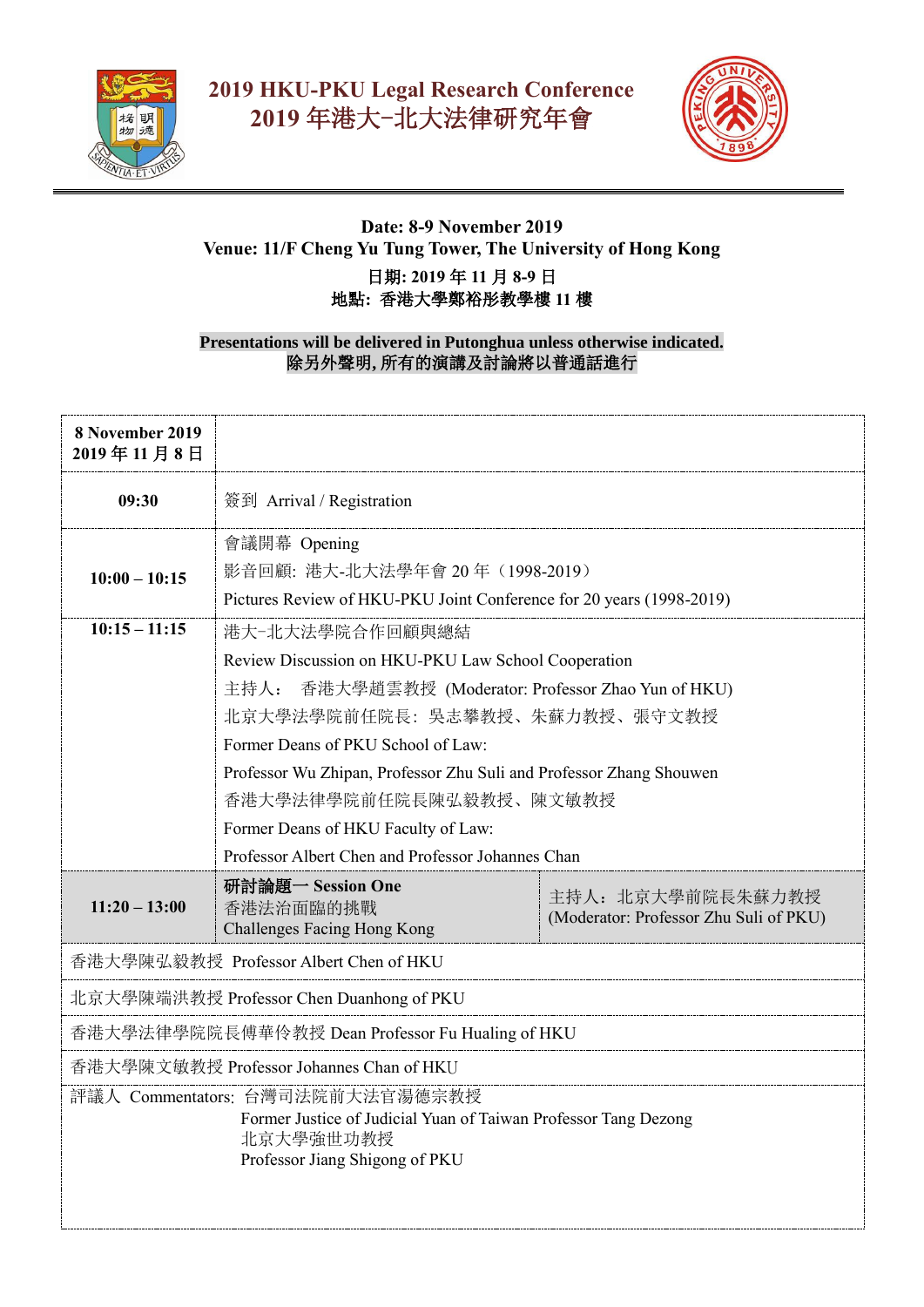|                                                                | 研討論題二 Session Two                                             | 主持人: 香港大學張湖月博士                         |
|----------------------------------------------------------------|---------------------------------------------------------------|----------------------------------------|
| $14:00 - 15:20$                                                | 全球化和爭端解決                                                      | (Moderator: Dr. Angela Zhang, Director |
|                                                                | Globalization and Dispute Settlement                          | of Chinese Law Centre of HKU)          |
| 全球化與法律多元主義在中國                                                  |                                                               | 强世功教授 (北京大學)                           |
| Globalization and Legal Pluralism in China                     |                                                               | Professor Jiang Shigong (PKU)          |
| 聯合國貿易法委員會亞太中心在發展跨境爭議替代解決軟法規則                                   |                                                               |                                        |
| 設計上的貢獻                                                         |                                                               | 夏蘭教授 (香港大學)                            |
|                                                                | Contributing to ADR Soft Law Design: The Role of the UNCITRAL | Professor Shahla Ali (HKU)             |
| Asia Pacific Centre on the Development of Cross Border Dispute |                                                               |                                        |
| Resolution Norms (English)                                     |                                                               |                                        |
| 作為全球公共商品的法律創新: 比較法本土化的反思                                       |                                                               |                                        |
| Legal Innovation as a Global Public Good: Remaking Comparative |                                                               | Dr. Jedidiah Kroncke (HKU)             |
| Law as Indigenization (English)                                |                                                               |                                        |
| 一帶一路國際爭議解決的競爭                                                  |                                                               | 顧維遐博士 (香港大學)                           |
| Competition in BRI International Dispute Settlement            |                                                               | Dr. Gu Weixia (HKU)                    |
|                                                                | 研討論題三 Session Three                                           | 主持人: 北京大學張守文教授                         |
| $15:40 - 17:00$                                                | 法治與經濟發展                                                       | (Moderator: Professor Zhang Shouwen    |
|                                                                | Economic Development and the Rule of Law                      | of PKU)                                |
| 授權與控權:不同經濟發展階段中的法治政府                                           |                                                               | 俞祺教授 (北京大學)                            |
| Empowerment and Power Control: Rule of Law Government at       |                                                               | Professor Yu Qi (PKU)                  |
| Different Economic Development Stages                          |                                                               |                                        |
| 從契約理論看中美貿易談判                                                   |                                                               | 張湖月博士 (香港大學)                           |
| US-China Trade Negotiation: A Contract Theory Perspective      |                                                               | Dr. Angela Zhang (HKU)                 |
| 中國商法 40年                                                       |                                                               | 張憲初教授 (香港大學)                           |
| Commercial Law in China 1979-2019                              |                                                               | Professor Zhang Xianchu (HKU)          |
|                                                                |                                                               |                                        |